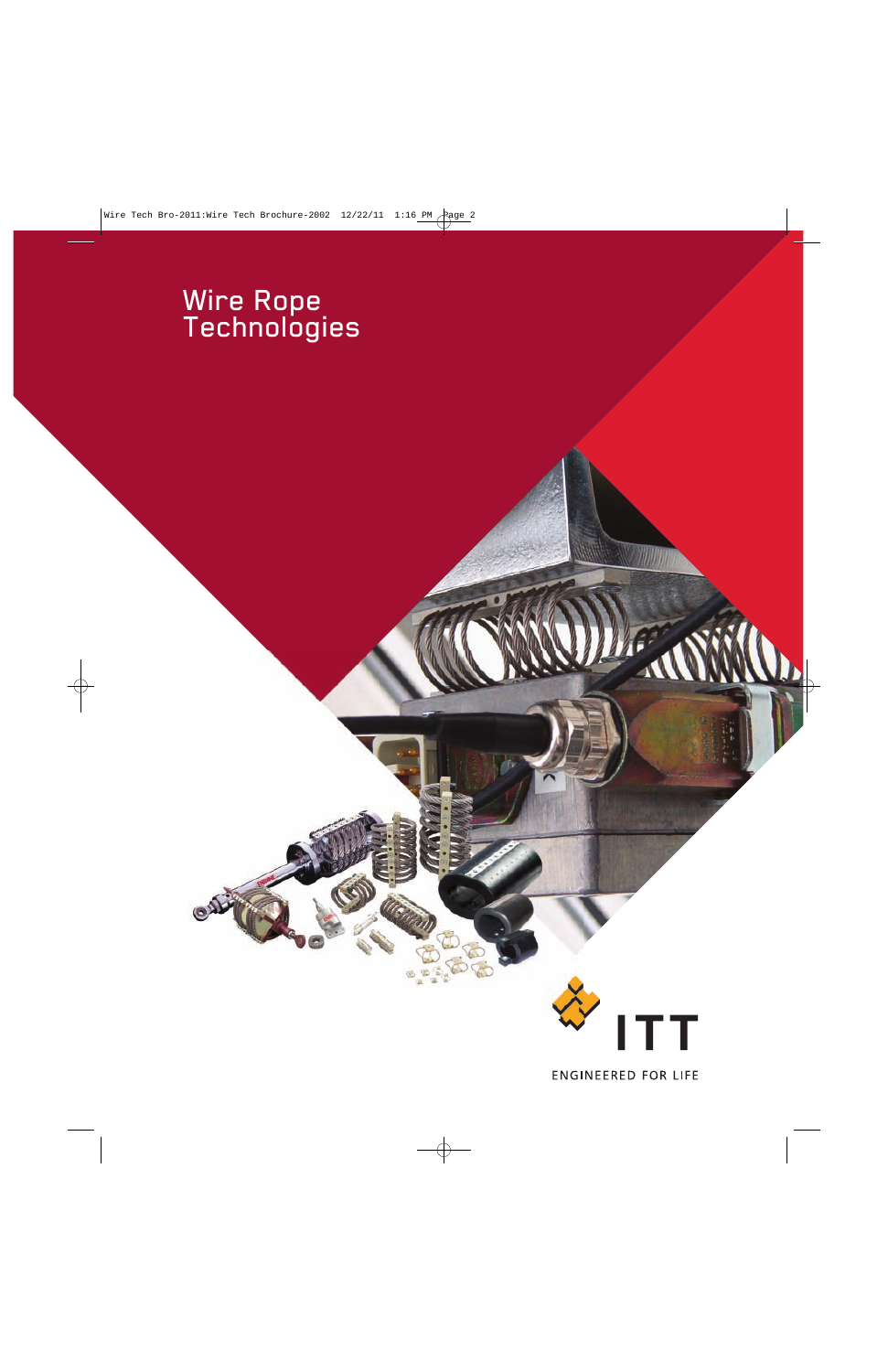### **Wire Rope Isolators**



**ITT Enidine Wire Rope Isolators** protect valuable equipment by combating the harmful effects of shock and vibration. Their rugged all-metal design provides unsurpassed multi-axis isolation, requires no maintenance and is especially suited for harsh environments. Performance is unaffected by chemicals, oils, ozone, abrasives and temperature extremes. The smaller wire rope isolator series utilizes a special patented crimping process, making them especially reliable and cost-effective.

### **Compact Wire Rope Isolators**



**Smaller than traditional Wire Rope Isolators,** these unique products provide simultaneous shock and vibration attenuation where sway and package space are a premium. Their symmetrical design provides consistent, multi-axis isolation and their small size permits isolation of individual system components, rather than the entire system. This creates a cost-effective shock and vibration solution.

### **Wire Rope Isolator Assemblies**



**Special Wire Rope Isolator assemblies** are value added solutions designed to suit the needs of specific applications. If your application has special mounting considerations, ITT Enidine can provide special adapter plates and other hardware to facilitate proper mounting. This ensures consistent shock and vibration attenuation in your application.

**Wire Mesh**



**Wire mesh material can be manufactured** in a multitude of shapes and sizes to accommodate your specific application. When exercised, the wire mesh damping elements convert input energy to heat. Friction is created when knitted or woven stainless steel wire strands are displaced relative to one another. Knitted metals have inherent resiliency and provide high-damping characteristics and non-linear spring rates.

**WEAR™**



**WEAR™ Pipe Restraints** are wire rope isolators packaged in a linear configuration. They are designed to protect structures from steady state vibration, and restrain them from seismic and dynamic loads. Their unique design has eliminated the problems often associated with hydraulic or mechanical restraints, which are complex and prone to failure.

### **Custom Products**



**In addition to the expansive product line** highlighted above, ITT Enidine has developed a wide variety of custom products to suit specific industrial, aerospace and defense applications. This often involves combining different technologies to provide a unique shock and vibration solution. For example, painting, special metals and elastomeric encapsulation are available. In addition, stiffness characteristics, winding, wrapping and mounting configurations can be modified to create a new design to your specification.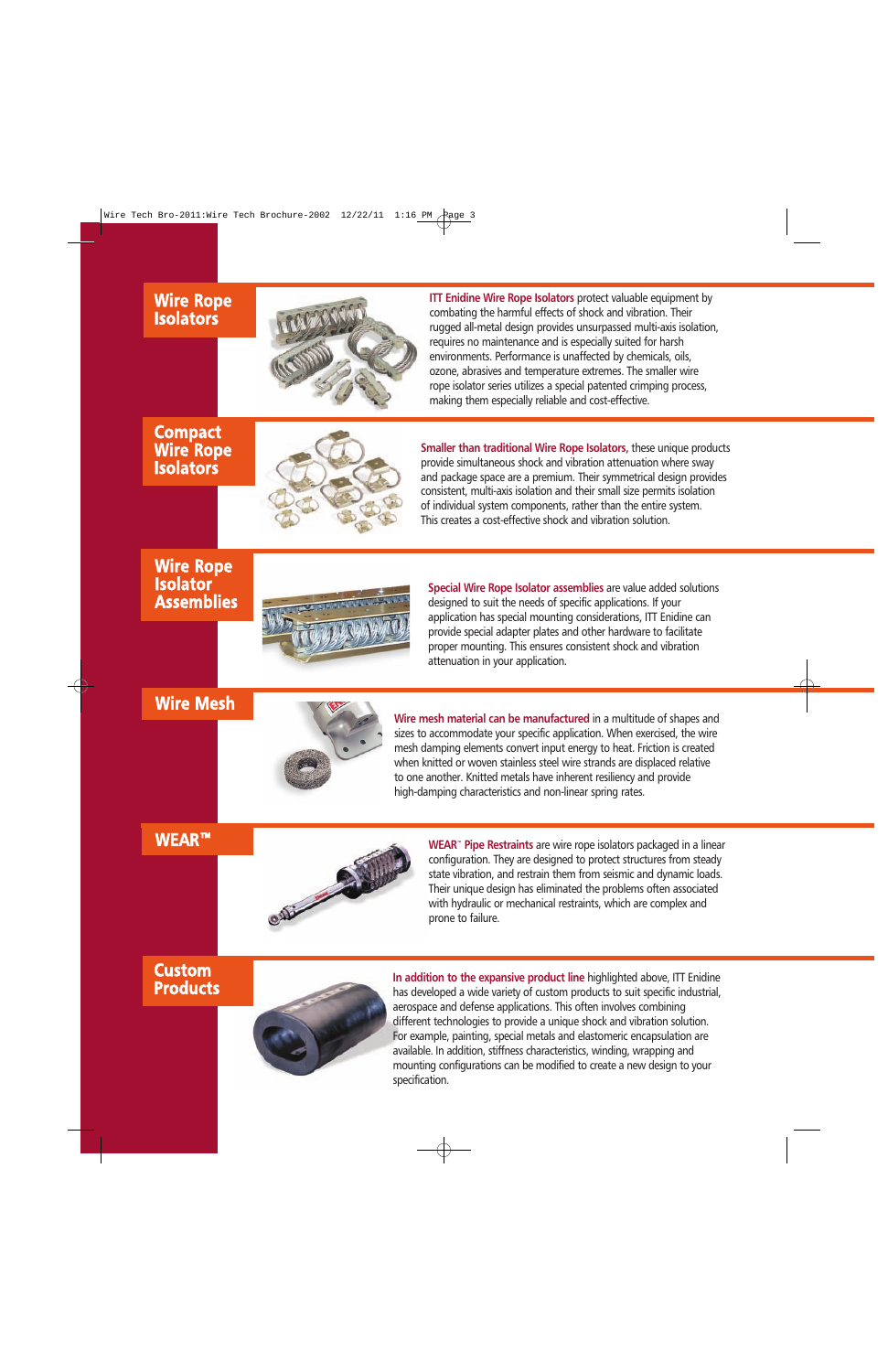## **Applications**



- Electronic Cabinets
- Shipboard Electronics
- Communications Equipment



- Disk Drives
- Medical Equipment
- Sensitive Mobile Electronics
- Small Pumps and Motors



- Shipping Containers
- Military Shelters
- Engines
- Reciprocating Equipment



- Auxiliary Power Units
- Engines
- Aircraft Avionics
- Communication Equipment



- Power Generating Plants
- Refineries
- Chemical Industry



- Defense
- Marine
- Navigation Systems

### A complement of capabilities surrounds ITT Enidine Wire Technology products.

ITT Enidine has a broad range of design and test capabilities that it leverages to the advantage of shock and vibration customers. With the broadest range of shock and vibration products available, many solutions can be found within our standard product portfolio. Wire technology products from ITT Enidine have some unique capabilities:

- Wide operating temperature range
- **Long service life**
- Environmental compatibility
- ■Maintenance-free operation

If your application parameters fall outside of the standard product line, you can be sure that ITT Enidine has the engineering capabilities and resources to design, test and recommend a custom solution to suit your specific needs:

- 3D Modeling
- System Analysis (Modal, Linear/Non-Linear, Dynamic Analysis and Simulation, Finite Element, Shock and Vibration)
- In-house test facility for prototypes and production models: Static Load/Deflection, Life Cycle, Vibration Frequency, Dynamic Load, Random Input and High Frequency Noise
- AS-9100 Certified ■ ISO 9001 Certified